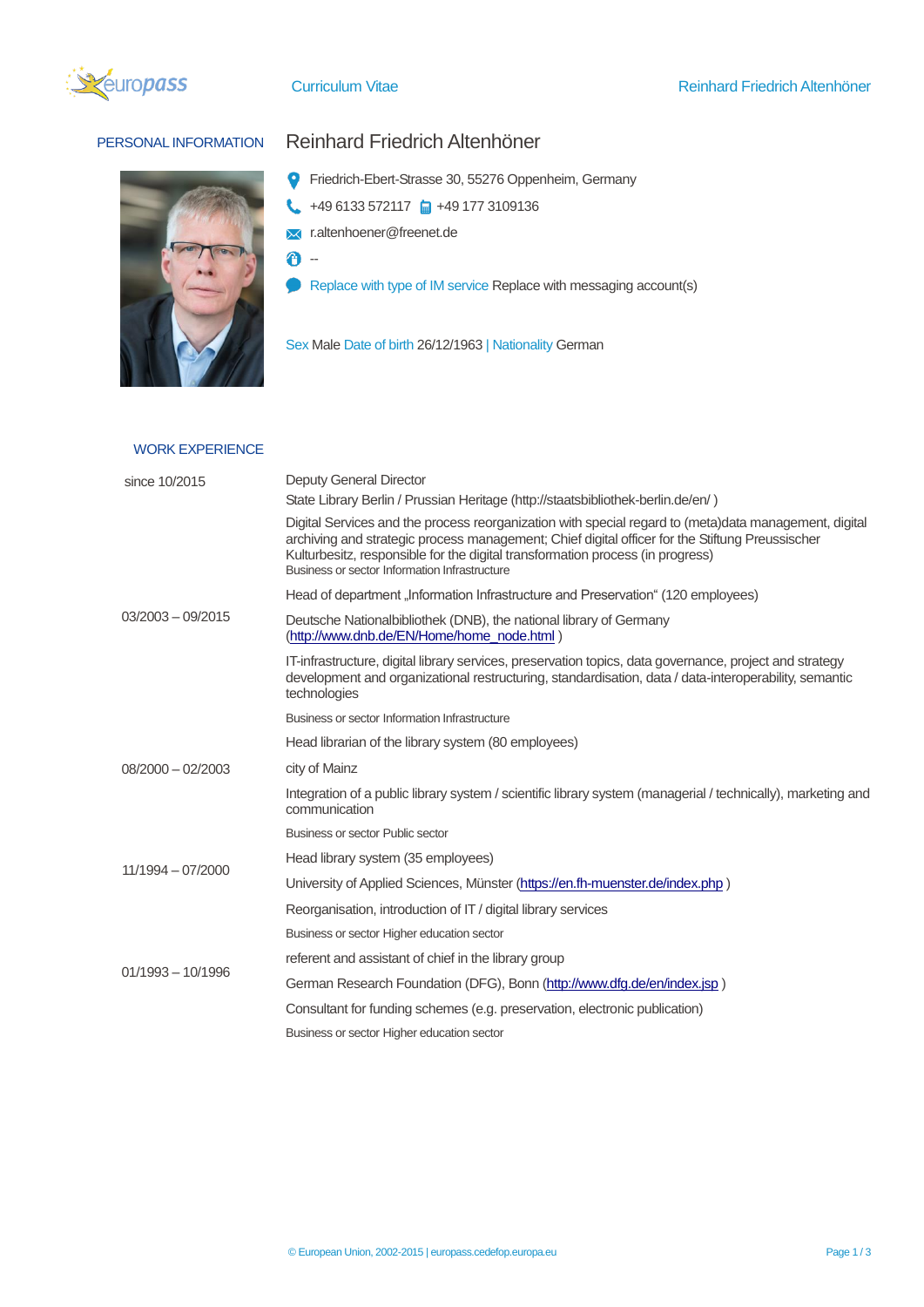

| Second State Examination<br>$10/1990 - 09/1992$<br>University of Applied Sciences, Köln / University Bielefeld<br>Postgraduated studies in library sciences<br><b>Dissertation studies</b><br>1989 to 1990<br>$1982 - 1989$<br><b>First State Examination</b><br>University of Bamberg and Göttingen<br>(with break in 1983/1984 for military time/civil service)<br>Studies of history, politics, communication<br>behaviour, German philology, information technology<br>1973 to 1982<br>German Abitur = Highschool Exam, A-Level<br>Detmold, Germany<br><b>Elementary School</b><br>1969 - 1973<br>Kairo, Egypt<br>PERSONAL SKILLS<br>Mother tongue(s)<br>German<br>Other language(s) | <b>Replace with EQF</b><br>(or other) level if<br>relevant                                                                                                                                                                                                                                     |  |  |  |  |  |  |  |
|------------------------------------------------------------------------------------------------------------------------------------------------------------------------------------------------------------------------------------------------------------------------------------------------------------------------------------------------------------------------------------------------------------------------------------------------------------------------------------------------------------------------------------------------------------------------------------------------------------------------------------------------------------------------------------------|------------------------------------------------------------------------------------------------------------------------------------------------------------------------------------------------------------------------------------------------------------------------------------------------|--|--|--|--|--|--|--|
|                                                                                                                                                                                                                                                                                                                                                                                                                                                                                                                                                                                                                                                                                          |                                                                                                                                                                                                                                                                                                |  |  |  |  |  |  |  |
|                                                                                                                                                                                                                                                                                                                                                                                                                                                                                                                                                                                                                                                                                          |                                                                                                                                                                                                                                                                                                |  |  |  |  |  |  |  |
|                                                                                                                                                                                                                                                                                                                                                                                                                                                                                                                                                                                                                                                                                          |                                                                                                                                                                                                                                                                                                |  |  |  |  |  |  |  |
|                                                                                                                                                                                                                                                                                                                                                                                                                                                                                                                                                                                                                                                                                          |                                                                                                                                                                                                                                                                                                |  |  |  |  |  |  |  |
|                                                                                                                                                                                                                                                                                                                                                                                                                                                                                                                                                                                                                                                                                          |                                                                                                                                                                                                                                                                                                |  |  |  |  |  |  |  |
|                                                                                                                                                                                                                                                                                                                                                                                                                                                                                                                                                                                                                                                                                          |                                                                                                                                                                                                                                                                                                |  |  |  |  |  |  |  |
|                                                                                                                                                                                                                                                                                                                                                                                                                                                                                                                                                                                                                                                                                          |                                                                                                                                                                                                                                                                                                |  |  |  |  |  |  |  |
|                                                                                                                                                                                                                                                                                                                                                                                                                                                                                                                                                                                                                                                                                          |                                                                                                                                                                                                                                                                                                |  |  |  |  |  |  |  |
|                                                                                                                                                                                                                                                                                                                                                                                                                                                                                                                                                                                                                                                                                          |                                                                                                                                                                                                                                                                                                |  |  |  |  |  |  |  |
|                                                                                                                                                                                                                                                                                                                                                                                                                                                                                                                                                                                                                                                                                          |                                                                                                                                                                                                                                                                                                |  |  |  |  |  |  |  |
|                                                                                                                                                                                                                                                                                                                                                                                                                                                                                                                                                                                                                                                                                          |                                                                                                                                                                                                                                                                                                |  |  |  |  |  |  |  |
| <b>UNDERSTANDING</b><br><b>SPEAKING</b>                                                                                                                                                                                                                                                                                                                                                                                                                                                                                                                                                                                                                                                  | <b>WRITING</b>                                                                                                                                                                                                                                                                                 |  |  |  |  |  |  |  |
| Listening<br>Reading<br>Spoken interaction<br>Spoken production                                                                                                                                                                                                                                                                                                                                                                                                                                                                                                                                                                                                                          |                                                                                                                                                                                                                                                                                                |  |  |  |  |  |  |  |
| English<br>C <sub>1</sub><br>C <sub>1</sub><br>C <sub>1</sub><br>B <sub>2</sub>                                                                                                                                                                                                                                                                                                                                                                                                                                                                                                                                                                                                          | B <sub>2</sub>                                                                                                                                                                                                                                                                                 |  |  |  |  |  |  |  |
| French<br><b>B1</b><br>B <sub>1</sub><br>B <sub>1</sub><br><b>B1</b>                                                                                                                                                                                                                                                                                                                                                                                                                                                                                                                                                                                                                     | B <sub>1</sub>                                                                                                                                                                                                                                                                                 |  |  |  |  |  |  |  |
| Levels: A1/A2: Basic user - B1/B2: Independent user - C1/C2 Proficient user<br>Common European Framework of Reference for Languages                                                                                                                                                                                                                                                                                                                                                                                                                                                                                                                                                      |                                                                                                                                                                                                                                                                                                |  |  |  |  |  |  |  |
| <b>Communication skills</b><br>. very good communication skills gained through my experience as manager / leader                                                                                                                                                                                                                                                                                                                                                                                                                                                                                                                                                                         |                                                                                                                                                                                                                                                                                                |  |  |  |  |  |  |  |
| Organisational / managerial skills<br>- leadership (directly responsible for a team of 25 people, overall 830 employees)<br>- acquisition of projects and the follow-up phase (initialisation)                                                                                                                                                                                                                                                                                                                                                                                                                                                                                           | - many years of leadership experience in different working environments with special team-oriented,<br>step-by-step reorganization of facilities and their re-planning on customer requirements<br>- implementation of service management structures (oriented to ITIL) and quality management |  |  |  |  |  |  |  |
| Job-related skills<br>controlling agreements                                                                                                                                                                                                                                                                                                                                                                                                                                                                                                                                                                                                                                             | - successful build-up of cross-organizational multi-project management, including the necessary                                                                                                                                                                                                |  |  |  |  |  |  |  |
| • Advanced experiencing and process analysis and process (re)modelling<br>Change management                                                                                                                                                                                                                                                                                                                                                                                                                                                                                                                                                                                              |                                                                                                                                                                                                                                                                                                |  |  |  |  |  |  |  |

Change management